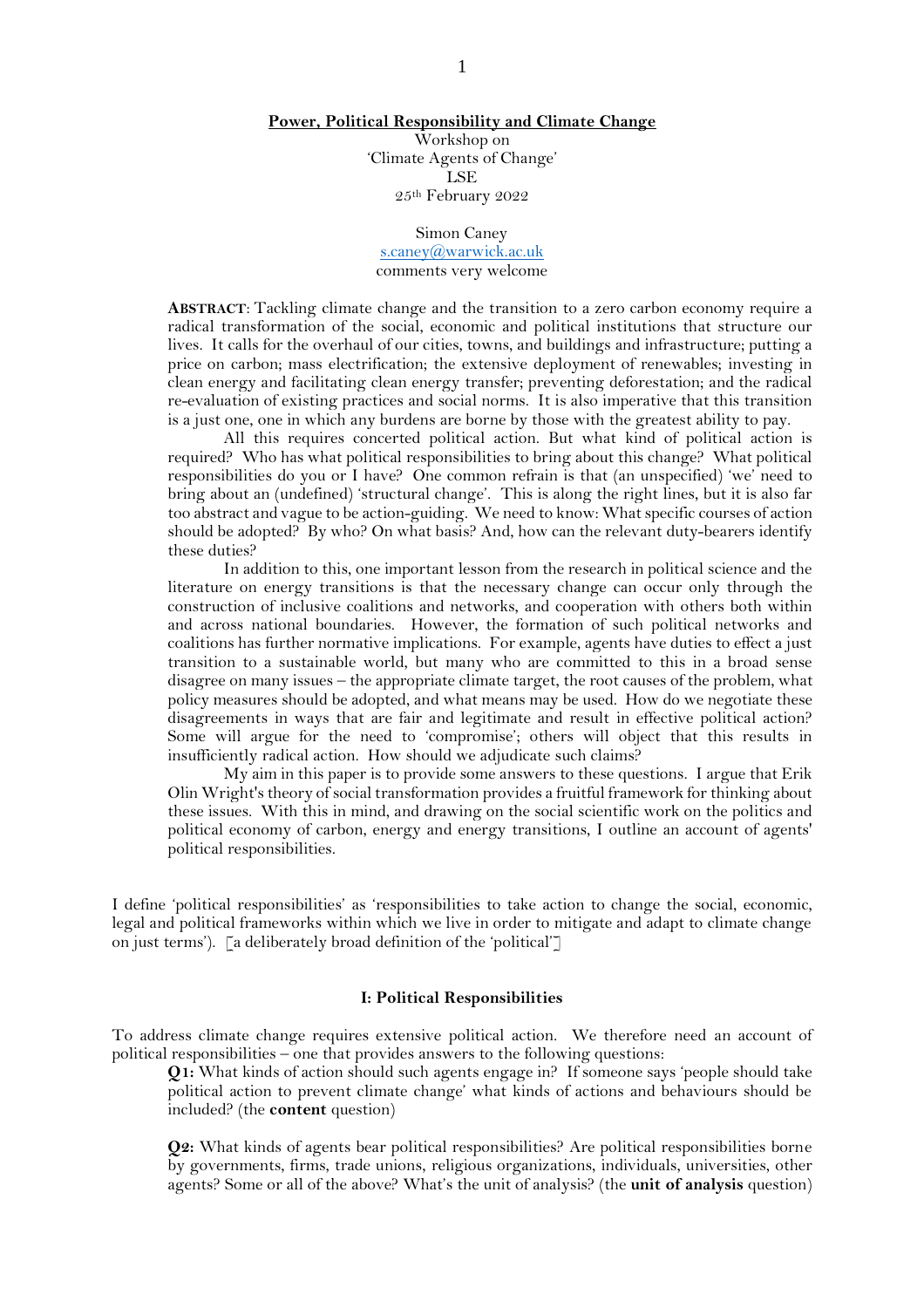**Q3:** Which specific agents have political responsibilities? Suppose that we think (in answer to Q2) that individuals have political responsibilities, do *all* individuals have them or just some? (the **agent** question)

**Q4:** *Who* should discharge *which* tasks? (the **task attribution** question)

**Q5:** *H*ow should the *burdens* of discharging political responsibilities be distributed among the relevant agents? Equally? Should some bear greater burdens? Furthermore, How much can be reasonably required of duty-bearers? (the **burden distribution** question)

#### **II: Normative Criteria**

Four Desiderata or Criteria for a Theory of (Climate) Political Responsibilities

1<sup>st</sup>: Harm-Prevention Justice: We need an account of responsibilities such that if people discharge their designated responsibilities then those whose interests are jeopardized by climate change will receive the level of protection *to which they are entitled*. The responsibilities must be such that compliance with them ensures that people receive the level of protection to which they are entitled  $\lceil$  justice to potential victims $\lceil$ 

2<sup>nd</sup>: Duty-Bearer Justice: An account should not yield responsibilities that are unreasonably demanding (an absolute standard) or distribute burdens unfairly (a comparative standard) [justice to potential duty bearers]

**3 rd: Determinacy:** An account should yield determinate responsibilities (not vague or uninformative ones). This does not mean that it should issue in a single correct course of action. Determinacy= $/$ = uniqueness. Determinacy is compatible with identifying several equally good courses of action. What it opposes are vague statements that provide no guidance on what the agent should do.

**4 th: Identifiability:** An account should yield responsibilities that one can reasonably expect the bearers of those responsibilities to be able to identify and to ascertain what their responsibilities are. (It would be wrong to propose responsibilities that the bearers could not themselves identify, or could only do so in difficult or onerous ways).

#### **III: We Lack An Account of (Climate) Political Responsibilities**

Many are just silent on this.

**§1. Others say things which are pretty vague and indeterminate**. For example:

Walter Sinnott-Armstrong:

Our political duty as citizens is "to get governments to do their job to prevent the disaster of excessive global warming" (Sinnott-Armstrong 2010, p.344)

John Broome

"In your political actions, you should play your part in getting your government to act as it should" (Broome 2012, p.65).

Comment: too vague and ill-defined (so fails criterion 3). If someone asks 'What should I do?' it is not at all clear what actions they should undertake (criterion 3), or how they could figure it out (criterion 4). Related point could be made to Stephanie Collins's discussion of duties ("The Coordination Principle) in *Group Duties* (Collins 2019, ch.4). Her Coordination Principle includes 7 principles 3 of which are subdivided into 2 further states. The upshot is then (very roughly) that when 5 conditions are met there is a duty on the part of members of a group "to be **responsive** to the others with a view to the outcome being produced or to the collective being formed (Collins 2019, pp.117-118: emphasis added). But it is very unclear what being "responsive to the others" means or requires.

**§2. Some do come up with more specific statements.** For example, Elizabeth Cripps on "promotional duties". She writes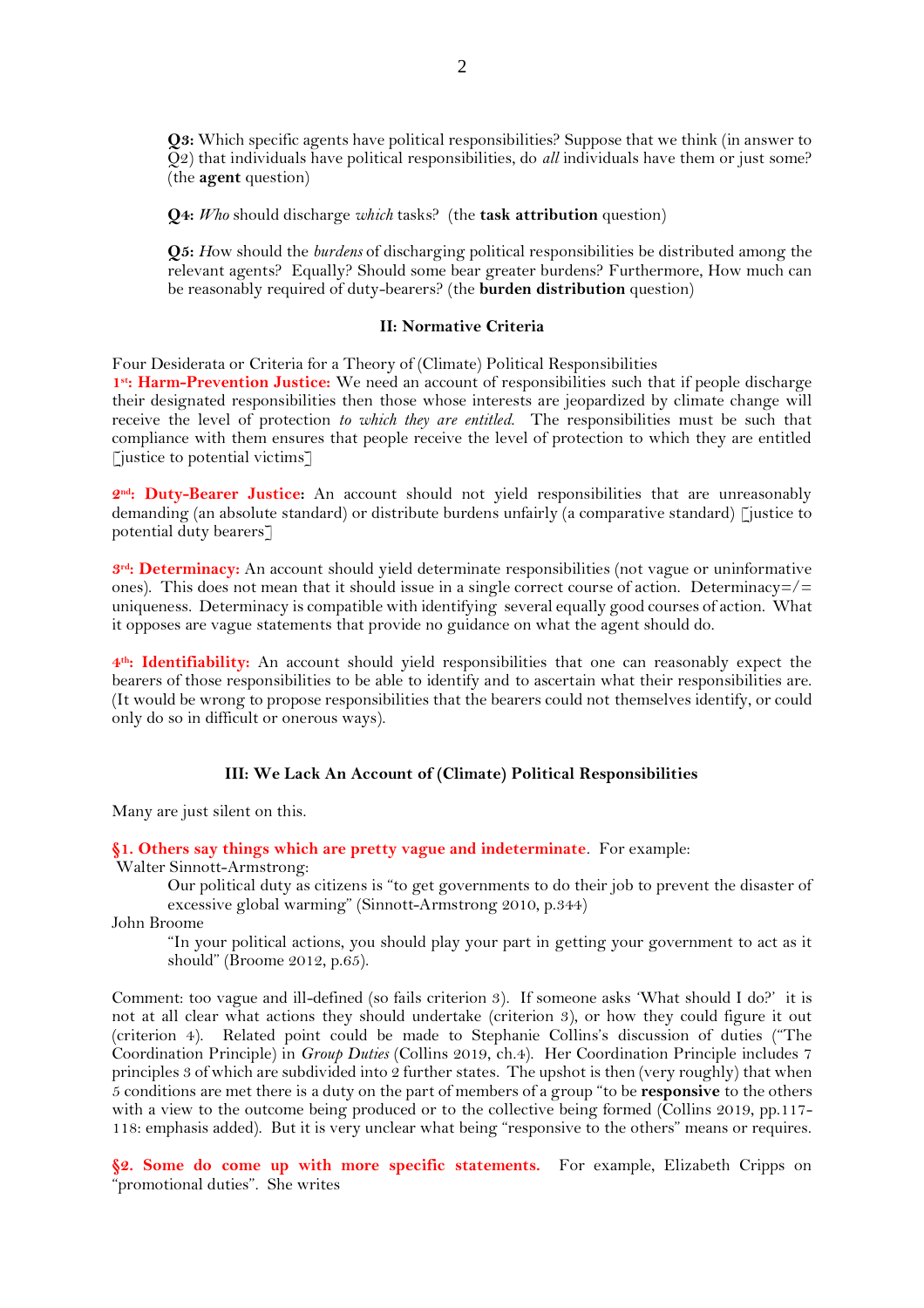"consider an individual living in (say) the UK, faced with the problem of climate change. She could **campaign and vote** for candidates for local and national office who are committed to promoting international and national mitigation and adaptation efforts.[fn8] In the absence of such candidates, she could **stand** herself or encourage a suitable candidate to do so. She could petition her local MPs and MEPs to change their policies. She could **send emails** to the UK Prime Minister, the US president, the UN Secretary General, the President of the European Commission, or the President of China. She could write them **open letters** in national or international newspapers or on social media sites. She could donate to campaign organizations such as Friends of the Earth. She could sign and **circulate petitions**, in person or online. She could **join or organize marches** at international summits. She could **write articles**, **set up websites**, and otherwise call for adherents to the kind of norm-changing 'global citizenship movement' suggested by Dale Jamieson.[fn9] The list is by no means exhaustive, but it serves to illustrate the scope of possible actions." (Cripps 2013, p.143: emphasis added).

#### Comment:

Objection 1 Why these? No evidence that that these would work and/or that they are the best courses of action (criterion 1).

Objection 2: For that we would need an empirical analysis of what needs to be done and then consider who can and should do it. We need a theory of social change and an explanation of how these actions would bring about the desired change. Anything that is done without that is *ad hoc*. We need a more systematic account.

#### Furthermore

Limitation 3: we need an account geared to agents other than individuals, as well as to individuals. (Not an objection to Liz's account per se because I don't think that she is attempting to give an account of other agents' duties. But it does mean that it does not give guidance on what firms, trade unions, churches, central banks, etc etc ought to do.)

# **IV: The Politics of the Just Transition**

How then do we think about this systematically? I want to make the case for eight theses. To introduce the first: Given that we are seeking to identify the responsibilities to bring about a transformation in our social, economic, legal and political world it is vital to have an understanding of how this transformation can come about. To approach this issue I suggest that we do two things.

Step 1: We need an analytical framework of how transformations (and energy transitions) occur. As Erik Olin Wright argues in *Envisioning Real Utopias* (2010, Pt IV) an account of social transformation should specify

- the **political obstacles** to change and the forces maintaining the unjust status quo;
- the **political opportunities** for change that exist within the existing framework;
- how the **obstacles and opportunities are likely to evolve over time**;
- the **strategies** that agents can use to overcome the obstacles and exploit the opportunities to bring about the necessary change.

Step 2: To apply this to climate politics, we need to draw on the social scientific literature to identify the relevant **political obstacles** and **political opportunities** and **how these are likely to evolve**, as well as the **political strategies** for change available.

In light of this, my first Thesis is this

#### **Thesis 1: Deriving the Content**

**To provide an account of agents' political responsibilities to bring about a just transition to an ecologically sustainable world we need an empirically informed account of (1) the political obstacles to such a transition, (2) the political opportunities available, (3) the changing nature of the obstacles and opportunities, and (4) the kinds of political strategies most likely to succeed.**

The Argument for this: The problem with the accounts previously mentioned is that they lack *a theory of social and political change*. But the latter is key. Without an account of how the requisite political change can come about it is impossible to give an account of political responsibilities that is effective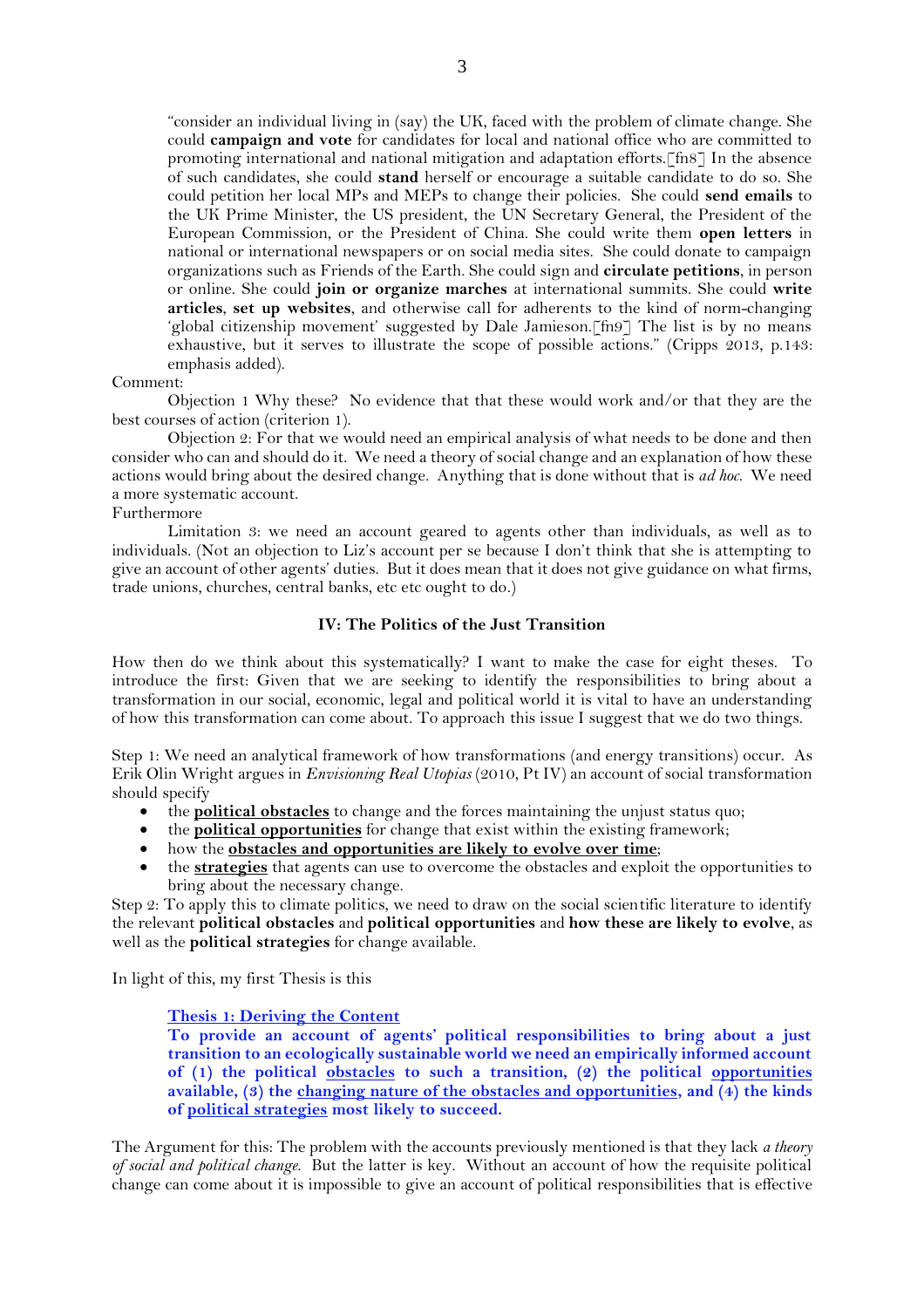(so compliant with criterion 1), determinate (criterion 3), and derivable (criterion 4). This point can be generalized to all existing philosophical accounts of how agents should 'cooperate' to prevent some social evil or injustice. So it applies to the seminal treatments by Virginia Held (1970), Donald Regan (1980) and Iris Marion Young (2010). For example in his pathbreaking analysis, Regan, for example, directs people to co-operate with other co-operators (Regan 1980, pp. x & 11 and chapters 8-12) ... *but co-operate in doing what exactly*? We cannot answer that question without a theory of social and political change that specifies what opportunities people have for effecting change, what stands in their way, and what kinds of actions available to them are best for bringing about the relevant change.

Implication: purely *a priori* speculation about what is the best political course of action (of the kind that is very common in philosophical discussions of feasible climate action: eg Broome (2012)) is ruled out.

# **V: What does this mean in practice for the politics of climate change?**

Let's put **Thesis 1** into practice.

# **§1. What are the Political Obstacles to a Just Transition?**

*Obstacle 1.* One key obstacle is fossil fuel companies (and utilities, labour unions). Obstructionism from those with what Colgan, Green & Hale (2021) call "climate-forcing assets".

- Leah Stokes (2020) shows how utilities and fossil fuel companies have delayed, prevented or watered down climate legislation (such as greater use of renewables) in a number of US states (including Texas, Arizona, Kansas and Ohio).
- Matto Mildenberger (2020) has shown how labour unions and fossil fuel companies in the US, Australia and Norway (among other countries) have blocked climate legislation. Carbon, he argues, gets "double representation".
- For more on obstructionism see Brulle (2018, 2021); Geels (2014), Hess (2014), Meng & Rode (2019), Oreskes & Conway (2010).

*Obstacle 2.* A second key obstacle is inertia and carbon lock-in, that is, our economy and our urban infrastructure lock-in dependence on fossil fuels (Seto et al 2016).

*Obstacle 3.* Prevailing ideologies, existing social norms and cultural practices (Shove, Pantzar and Watson (2012) & Frank (2020, ch 9). See, eg, what André Gorz called the "social ideology of the motorcar" in *Ecology as Politics* (1980 [1975]) and Matthew Paterson (2007) *Automobile Politics*. *Obstacle 4.* dysfunctional political systems – ill equipped for global problems.

# **§2. What are the Political Opportunities to Bring About a Just Transition?**

 $#1$ . There are potential coalitions – climate change legislation could enjoy electoral support because of

- (a) Some might favour policies designed to transition away from fossil fuels because increasingly people's lives and livelihoods are being harmed by climate change. They have what Colgan, Green & Hale (2021) call "climate-vulnerable assets".
- (b) Some might support policies designed to transition away from fossil fuels if that leads to the creation of 'green jobs'
- (c) Some might support policies designed to transition away from fossil fuels if and because policies are designed and implemented that recycle revenues from carbon taxes to compensate them.<sup>1</sup>
- (d) Some might favour policies designed to transition away from fossil fuels because they are concerned about air pollution (Scovronick et al 2019, 2021; Shindell & Smith 2019; Vohra et al 2021; Hart & Feldman 2021). Vohra et al report that there are 8.7 million premature deaths per annum as a result of fossil-fuel caused fine particulate matter (Vohra et al 2021, p.4).
- (e) Some might favour policies designed to transition away from fossil fuels because they are opposed to the extraction and transportation of oil. Think of indigenous rights movements and anti-extractivist movements (Estes 2019 & Riofrancos 2020).

#2. Powerful actors within many political systems increasingly support climate legislation:

<sup>1</sup> See Bergquist, Mildenberger & Stokes (2020); Klenert et al (2018). On the other hand see Mildenberger et al (2022).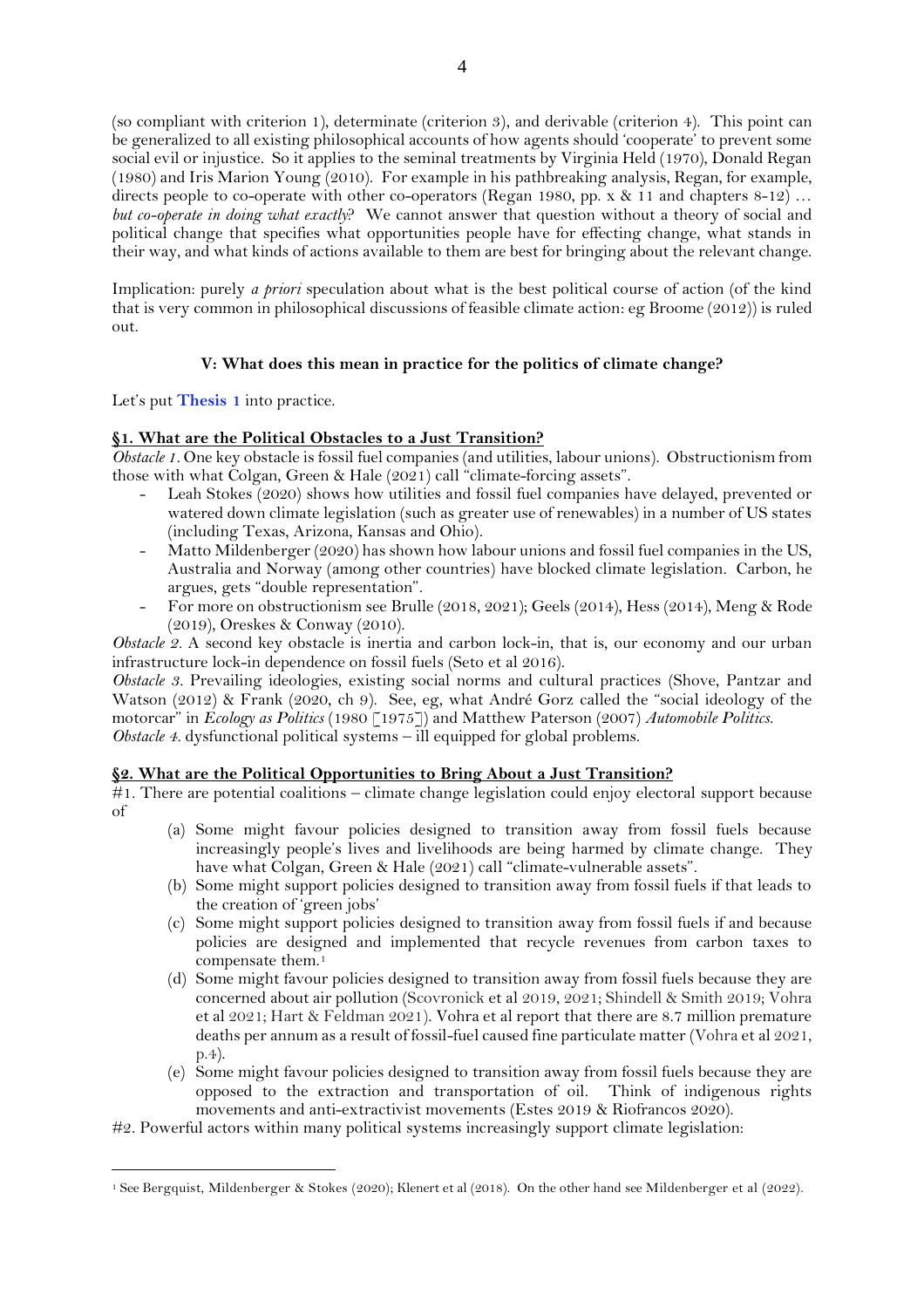(a) insurance companies because they're terrified about having to make huge payouts (Tooze (2019a,b);

(b) many major investors are concerned about assets threatened by climate change. See, eg actions of Climate Action 100+ (including Blackrock and J.P. Morgan) (Condon 2020a,b).

(c) some companies benefit from climate mitigation regulations because it gives them a competitive advantage over their rivals (Kennard 2020).

#3. Some agents can use the existing legal and political architecture to press for change  $-$  (a) climate change litigation and (b) using mechanisms like the "global stocktake".

#### **§3. Changing Nature of the Obstacles and Opportunities**

 $#1$ . As the climate worsens, those whose financial assets will be harmed by climate change ("climatevulnerable assets") will increase and become more vocal (Colgan, Green & Hale, 2021).

## **§4. What are the Kinds of Strategies that might be employed?**

Srivastav & Rafaty (2021) provide a very helpful typology of different strategies:

#1. "Antagonism" – taking on the fossil fuel industry (divestment, protests, litigation)

#2. "Appeasement"– compensate (some of) those adversely impacted by climate legislation (eg retraining of workers laid off as a result of climate transition; investment in green jobs)

#3. "Co-optation" - Work within rules of the game – try to induce those blocking climate legislation not to do so (eg lobbying, campaigning)

#4. "Institutionalism" - Change rules of the game (eg reforms to lobbying and campaign finance, disclosure of climate risks, binding limits, cut fossil fuel subsidies).

#5. "Countervailance" – support those seeking to implement clean energy systems (eg invest in renewables, clean tech). 2

**To sum up:** The account that has been developed so far can help answer Q1 on p.1 (on the **content** of agents' political responsibilities). We have some idea of what needs to be done politically. We need agents who will adopt strategies that

\* exploit the opportunities available to (inter alia) construct electoral and other coalitions to create an energy transition, redesign towns and cities

\* take on the constraints, such as the cultural practices that support unsustainable patterns of consumption, and the blocking strategies of vested interests (both domestically and globally).

# **VI: But Who has What Political Responsibilities?**

But *who*, we might ask, has *what* political responsibilities? We might know 'what is to be done' but not *who* should do it.

## **I: Working Back from What Needs to be Done**

I will begin with the 1st criterion. The goal is a zero carbon world in which the burdens and benefits of realizing that are shared equitably. We should work back from that, asking what would best realize that. [the use of a reverse-engineering approach]

My proposal is this:

**Thesis 2: Power and Responsibility**

**Those with the capability to help bring about a just and ecologically sustainable world have a responsibility to exercise that capability in ways that do not thwart that objective (negative component) and also that further that objective (positive component). <sup>3</sup> [the duty to use power responsibly]. 4**

The thought: if (in line with criterion 1) we are committed to preventing climate change and doing so requires a radical change in society then there is surely a strong case for thinking that those with the

<sup>2</sup> See Srivastav & Rafaty (2021) especially their helpful short description on p.5.

<sup>3</sup> In an earlier paper I termed this the 'Power Responsibility Principle' (Caney 2014).

<sup>4</sup> An important complication. There are special cases where it is not straightforwardly the case that an agent who has power has the responsibility I am referring to. For example: consider (a) a case when it should not have such power in the first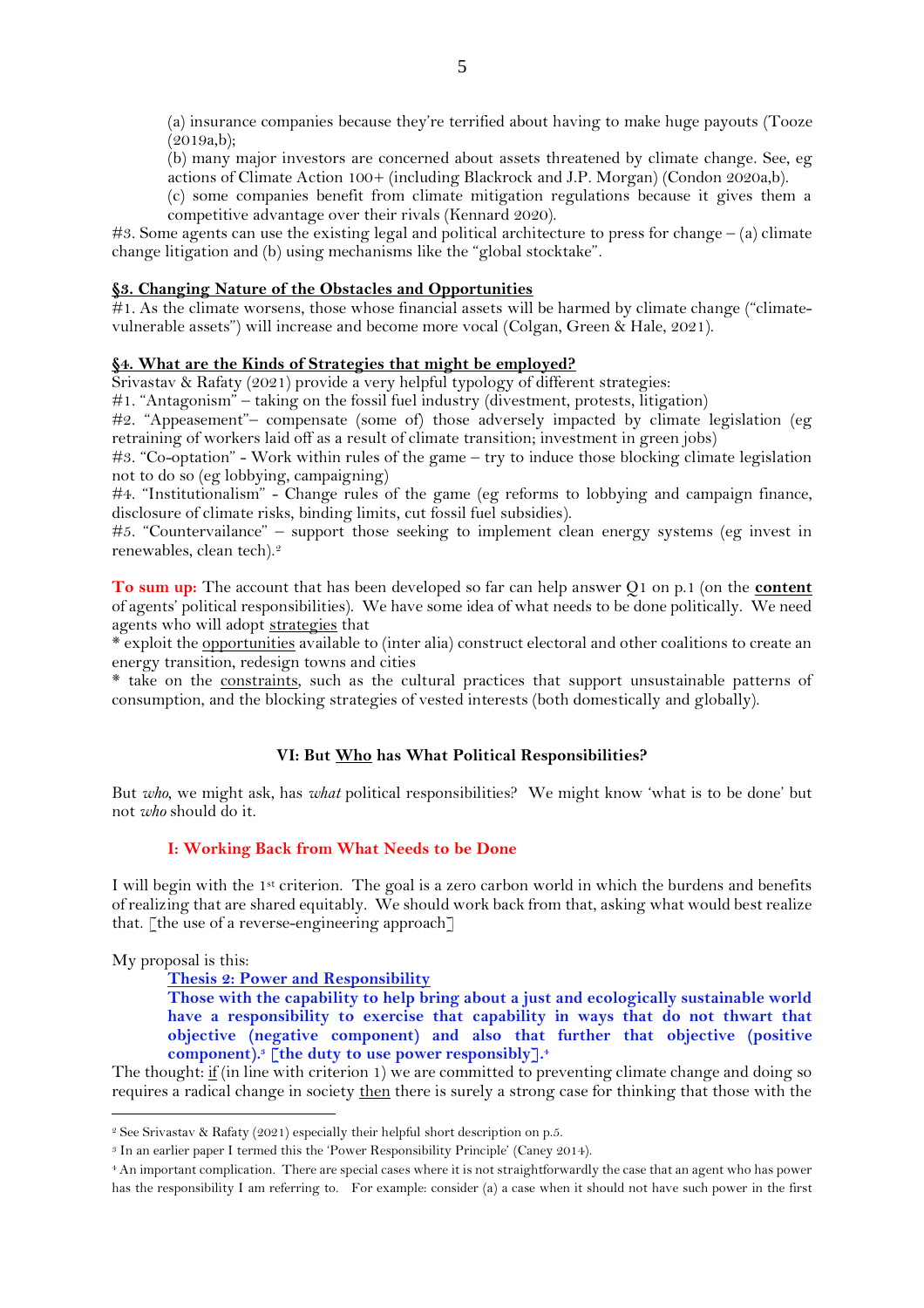capability to effect the change have a *pro tanto* responsibility to use their power to do so. Since they have this power they have a duty to exercise it responsibly.

But what if an agent lacks power? This takes us to the next thesis:

#### **Thesis 3: Enhancing Power**

**Those who lack the capability to help bring about a just and ecologically sustainable world have a pro tanto responsibility to join or support a body that does have power and authority to do so (or to create a new one if nothing appropriate is available). [the Duty to Augment or Enhance power / duty to create a 'counter-power']**

### To illustrate:

The thought here is that

- If you are a student then you may lack power but you can (in line with **Thesis 3**) join a body that does have power (a student union or a political party) and augment its power (and campaign for divestment),
	- and ….
- If you are someone with legal expertise .... then support/assist/advise legal campaigns litigating fossil fuel companies (eg Urgenda (2019); Milieudefensie/Friends of the Earth Netherlands (2021)); provide legal advice to developing countries
- If you are a worker ... then you can join a union and press it to campaign for green jobs.
- If you have a pension …. then you can press your pension fund to divest from fossil fuels
- If you're a church (leader) … then campaign among your members; use your financial resources responsibly. See the Vatican's recent *Journeying Towards Care for Our Common Home: Five Years After Laudato Si* (June 2020)
- If you are a major investor .... then you can withhold your finances from climate-endangering companies (eg Blackrock)
- If you are an academic … then you can work with others to make the university more sustainable (including divesting from fossil fuels, going zero carbon, funding research into clean technology)
- If you are a journalist …. then you can inform citizens of which parties or organizations are supporting the transition to a sustainable world and which not; you can cover work on renewables

And so on. 5

Note 1: This satisfies the Determinacy and Identifiability Criteria. People can read off their responsibilities from their capabilities.

Note 2: There is a variety of kinds of power (economic, ideological/ideational, political: Mann (2012)). Note 3:

place or consider (b) a case in which an agent may legitimately have this power but it lacks democratic legitimacy to exercise its power in this way. One might thus revise Thesis 2 to include a clause barring cases where A has power but illegitimately or where A lacks the standing to act. (I am still thinking about this, but flag it up as an issue.) Consider three potential examples:

Example 1: Blackrock has enormous power (Congdon 2020a,b): As Congdon asks, Is it right for it to use its economic might to pressure companies to change their behaviour?

Example 2: Central banks are increasingly playing an activist role in the climate emergency (Langley & Morris 2020). Are they illegitimately straying from their democratically agreed mandate? (For instructive discussion see van't Klooster (2020, 2021).)

Example 3: Philanthropists have enormous economic power, but shouldn't the transition to a sustainable world come about through the democratic exercise of political power? For excellent broader discussion see (Saunders-Hasting 2018, 2022).

<sup>5</sup> Note that this is distinct from Zheng's (2018) account of responsibilities to change the system. It makes no reference to social roles (and complying with one's social role). It appeals rather to agents' capacities (to exercise power and to create and enhance power).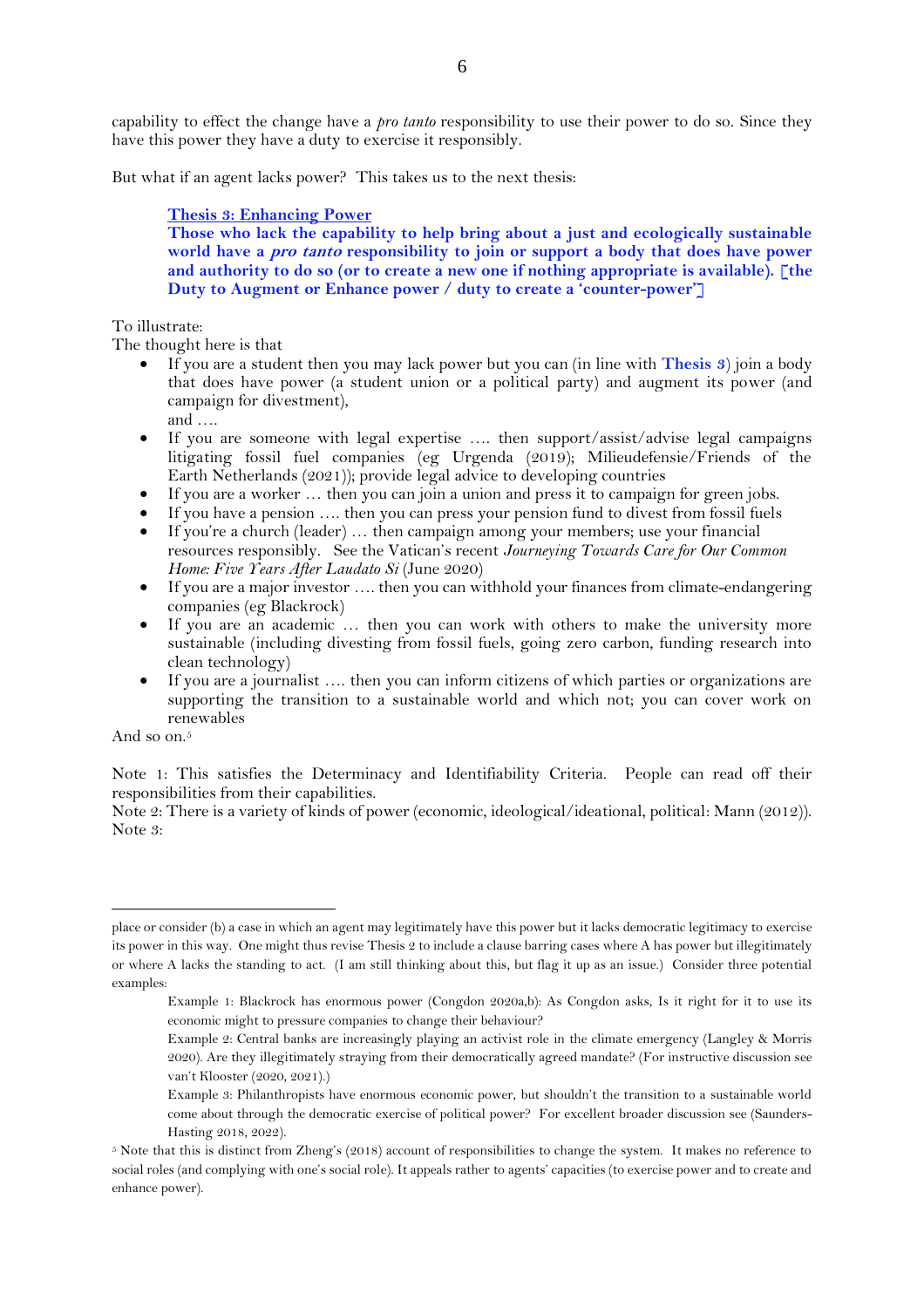#### **Thesis 4: Pluralism:**

**One implication of the two preceding theses is that the content of an actor's political responsibilities is likely to vary considerably between different actors – because they will have different capabilities; they will face different constraints; and they will have different opportunities available to them.**

### **VII: Looking at it from the Point of View of Putative Duty Bearers**

The focus so far has been on what needs to be done (criterion 1), but we should, of course, also take into account the interests of putative duty-bearers (criterion 2). This takes us to the next thesis:

#### **Thesis 5: Duty-Bearer Justice.**

**Any ascription of political responsibilities should not impose excessive burdens on duty-bearers (absolute component) or impose unfair burdens on duty-bearers (comparative component). (criterion 2)**

Please insert here your preferred account of just burden sharing. [Familiar Distributive Criteria: (1) those who have caused environmental harm should bear greater share of the burdens; (2) those with the greatest ability to shoulder the burdens should bear greater burdens. For my views on this: Caney (2005, 2006, 2010, 2018).]

Note: we might have to balance trade-offs between (one interpretation of) criterion 1 (*protecting the planet and realizing the kind of just sustainable world that persons are entitled to under full compliance*) and criterion 2 (*just burden sharing in the transition*).<sup>6</sup>

# **VIII: Taking Stock**

So far I have

- proposed a method for deriving the **content** of political responsibilities. Agents should figure out what constraints there are to moving to a just sustainable world, what opportunities there are, and design strategies in light of those (**Thesis 1)**;
- argued that those with (greater) power or capabilities have (greater) responsibilities to use that to bring about a just transition (**Thesis 2);**
- argued that those who lack power or capabilities have responsibilities to join/support/strengthen agents-that-do-have-power (**Thesis 3)**;
- argued that political responsibilities can vary from one agent to another. Different people (union leaders, students, CEO, urban planner, estates manager, student, academic, social influencer, member of religious association, lawyer, …) will have different responsibilities (**Thesis 4)**
- noted that there are limits on what can be required of people (**Thesis 5)**

We're not done.

## **IX: Organization, Coalitions and the Creation of Power**

Next thesis.

#### **Thesis 6: There is a duty to build coalitions and work in concert with others.**

Why?

One lesson of the political science literature is that political success (in passing climate legislation, funding clean energy etc) depends on building coalitions (Roberts et al 2018, pp.305-306; Breetz, Mildenberger & Stokes 2018; Hess 2014; Meckling, Kelsey, Biber & Zysman 2015; Tooze in Levitz 2020). Realizing a just transition will not happen unless environmental actors work in concert. [a corollary of Criterion 1 on effectiveness, then, is that agents have duties to work in concert.]

<sup>&</sup>lt;sup>6</sup> For some thoughts on how to address such trade-offs: Caney (2016 a,b).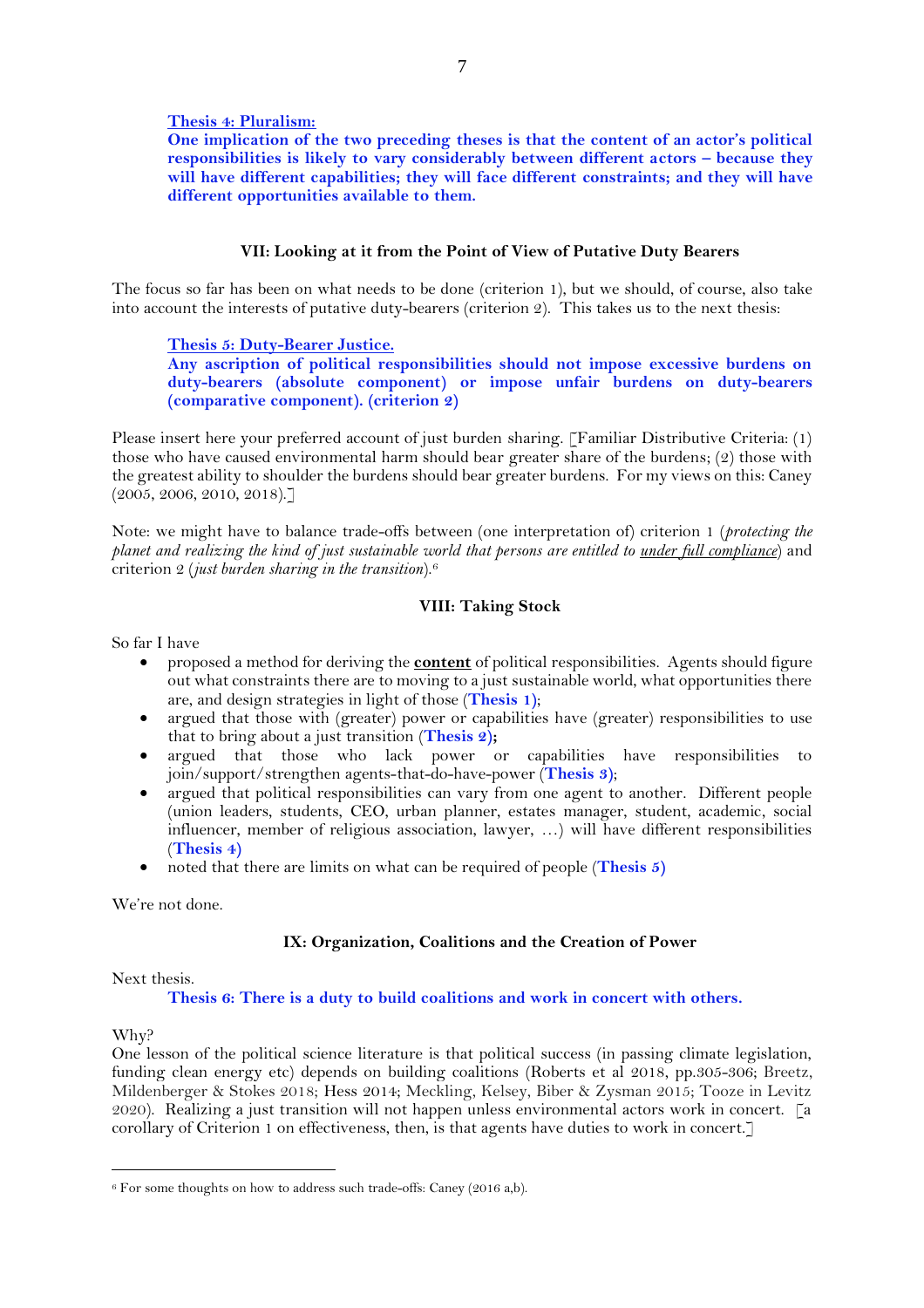This has implications within the state and at the global level

\* *within the state*: environmental movements need to work together with each other, form alliances with other potential allies … within limits. Success is not possible without building political coalitions. 7

\* *at the global level*: **Thesis 6** supports the case for 'climate clubs'8; for participation in "pledge and review" schemes (as in the Paris Agreement);<sup>9</sup> and, more generally, for strengthening the "transnational regime complex for climate change" (Abbott 2014). 10

> Note, though, that membership of campaigning organizations and political coalitions brings with its own normative implications. I here draw attention to two

## **X: Two Corollaries**

**§1.** The first is this:

# **Thesis 7: Duties of Inclusivity and Representativeness Members of political organizations and coalitions to create a sustainable world have a responsibility to be inclusive and representative**

There are two reasons for this

R1: *Epistemic* – political coalitions that seek to create a more sustainable world need to be representative of society more generally, otherwise they are likely to be insufficiently sensitive to all the morally relevant implications of climate politics.

R2: *Political Legitimacy* – political coalitions that purport to speak for humanity have a duty to be representative of that humanity and reflect people's diverse backgrounds and beliefs. [Some green movements have been criticised heavily on this score.]

**§2.** To introduce the second corollary consider two points

*2.1. Disagreement.* First, those committed in some sense to avoiding dangerous climate change disagree on many matters.

- Target: There is disagreement about the appropriate target: Some call for 1.5C, some 2C and some even higher.
- The Underlying Causes: There is disagreement about the root causes of the ecological crisis. Some hold that the root cause is capitalism; whereas others seek to preserve and reform capitalism. Compare for example, Jason Moore or Nancy Fraser with Mark Carney.
- Growth: There is disagreement about economic growth. Some call for green growth; some, however, are sceptical that we can have growth without emissions. These critics call for degrowth. Their critics in turn argue that degrowth would perpetuate world poverty and is politically infeasible.
- Policies: Even among those who might agree on some of the above questions, there is considerable disagreement about the appropriate policy responses. People disagree, for example, about nuclear energy, carbon taxes, reforestation, biofuels, fracking. And then there is geo-engineering.
- Political Means: some endorse traditional political processes. Others think that the time has come for what Charles Tilly and Sidney Tarrow have termed "contentious politics" and call for acts of civil disobedience (Malm 2021).

## *§2.2. Creating a Coalition*

This disagreement matters because political success – at local, state-level and trans-national levels requires *some* cooperation and it will be undermined by infighting and fragmentation. There is ample evidence of environmental campaigns failing because of failure to maintain a united front (Hadden 2015; Hale 2020). For an illustrative example see David Roberts's coverage of the failure to pass Initiative 732 (I-732) in Washington state in 2016.<sup>11</sup>

<sup>7</sup> See Breetz, Mildenberger & Stokes (2018), Hess (2014), Meckling et al (2015) & Roberts et al (2018).

<sup>8</sup> See Hovi et al (2017), Keohane & Victor (2016, p.573) & Nordhaus (2015).

<sup>9</sup> See Keohane & Victor (2016, p.574).

<sup>10</sup> For proposals on how to reform the existing multilateral negotiating processes see Caney (2016, 2022).

<sup>11</sup> [https://www.vox.com/2016/10/18/13012394/i-732-carbon-tax-washington.](https://www.vox.com/2016/10/18/13012394/i-732-carbon-tax-washington)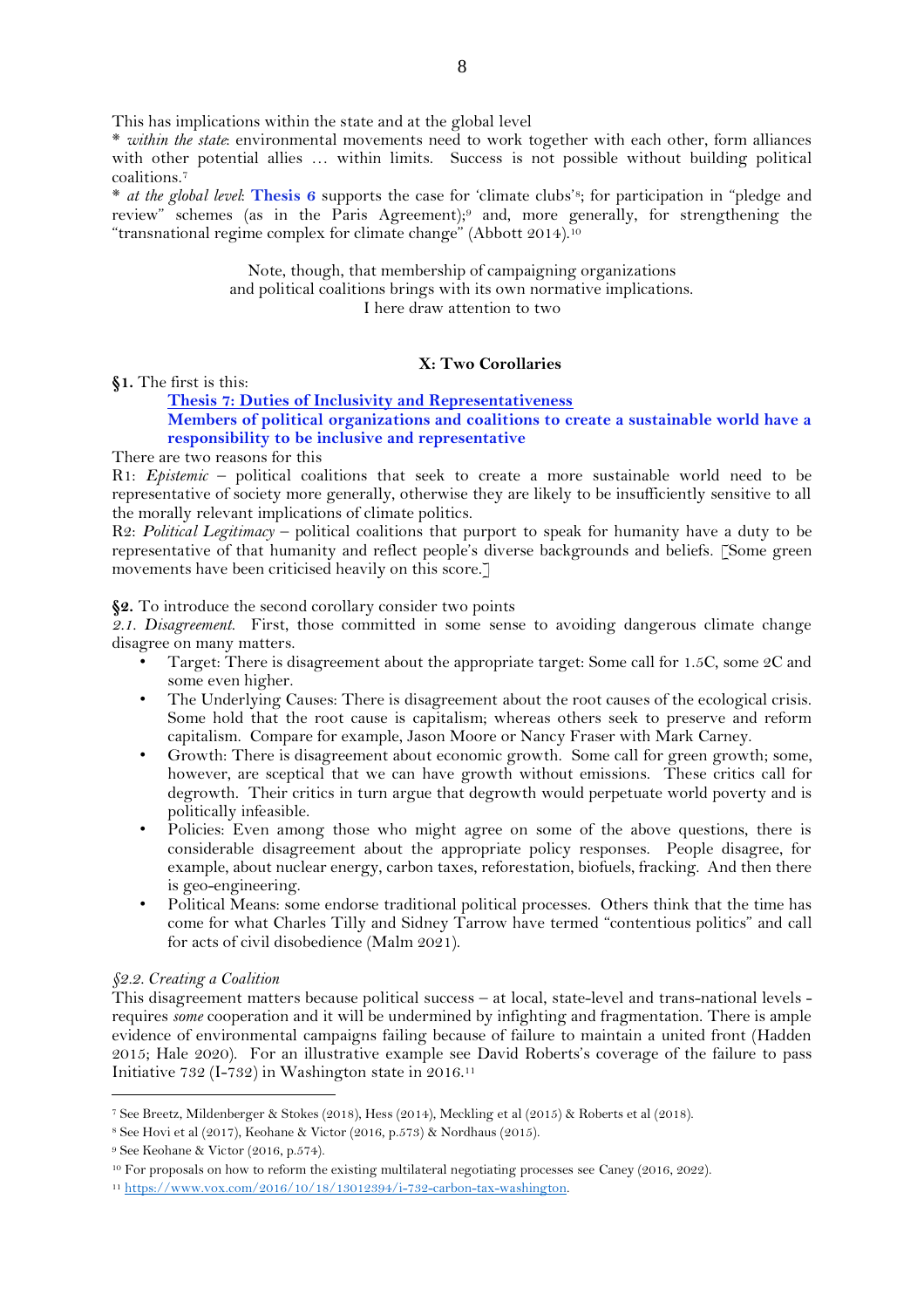These two considerations pose (at least) two challenges:

First, there is a *practical challenge* – how, if at all, is it possible to create a political constellation of forces that can bring about the radical change needed? [the importance of building a broad coalition] Second, there is a *normative challenge*. Building coalitions often requires compromise and some 'give and take'. But then with this in mind: How can we create the necessary political coalition without diluting the radicalness of the programme? How can we avoid reaching a compromise by watering it down and ending up with greenwashing? [the importance of not diluting the programme].

The point can be expressed thus: Individual agents need to strike a balance between, on the one hand,

(i) coalition-building which may necessitate some compromise (the worry being that unless

they do this all we will have are squabbling factions unable to achieve anything)

and

(ii) the importance of adhering to one's fundamental commitments (the worry being that compromise may come at the cost of radicalism, and may result in a diluted programme which is little more than greenwashing).

A key question then is: When should agents compromise, and when should they not? What constitutes a morally defensible (or even required) compromise? And what not?<sup>12</sup>

**Thesis 8: The Pursuit of Justice where Cooperation is Necessary Members of political organizations and coalitions have a duty to create forms of political cooperation that can (i) enjoy the breadth of support needed for effective action while at the same time (ii) not diluting its radicalism.**

Question: But how do we do this? How should we adjudicate the tension between (i) and (ii)

§1. Thought 1: Consider again criterion 1. A key guiding ideal should be 'what best realizes ecological sustainability with a just distribution of burdens and benefits'. This is what grounds the political responsibility so clearly should guide our deliberations:

\* In some cases this may counsel compromise. It might, for example, do so where there is no prospect of a more radical option and pursuing radical results in no benefits (or even comes at a loss). It may also give people reason to abandon their 'ideally best' policy. For example, there is evidence that some policies (eg feed-in tariffs and renewable portfolio standards) that economists deem to be less efficient than other measures are more politically successful … and an imperfect policy that is realized is better than a better policy that is never realized (Meckling et al 2015, p.1170).

\* In other cases it may counsel intransigence … if that helps pull others towards a more ambitious goal. Think here of positive "radical flank" effects: (Freeman 1975; Haines 1984; Schifeling & Hoffman 2019; Aklin & Urpelainen 2018).

§2. Thought 2. One corollary of thought 1 is that agents should not be short-sighted. When compromising it is important to avoid

• Climate policies that may reduce emissions now but reinforce the status quo and undermine the prospects of a more radical transformation  $\lceil a \rceil$  potential example – fracking (reduces emissions compared to oil and coal) but entrenches fossil fuel use and has harmful side-effects (Newell 2021, pp.6-7).]

*If* compromise is required it is best to find common ground on

• Climate policies that both reduce emissions in the existing energy system and that enable (or, more modestly, are consistent with) a more radical transformation in the future.

<sup>&</sup>lt;sup>12</sup> These dilemmas are not new. See, for example, the debate in the 1980s and 1990s in European Green parties (especially Die Grünen) between the so-called 'realos' and 'fundis'. Or see the long-standing debates in the Left dating back to Eduard Bernstein and Rosa Luxemburg - if not earlier - on the choice between 'reform' and 'revolution'. Or consider struggles for the eradication of racial injustice. In *Black Power,* Kwame Ture and Charles Hamilton draw attention to the perils of forming coalitions and criticise what they take to be the "myths" underpinning some arguments for coalitions, as well outlining the bases for "viable" cooperation (Ture & Hamilton 1992 [1967], chapter III).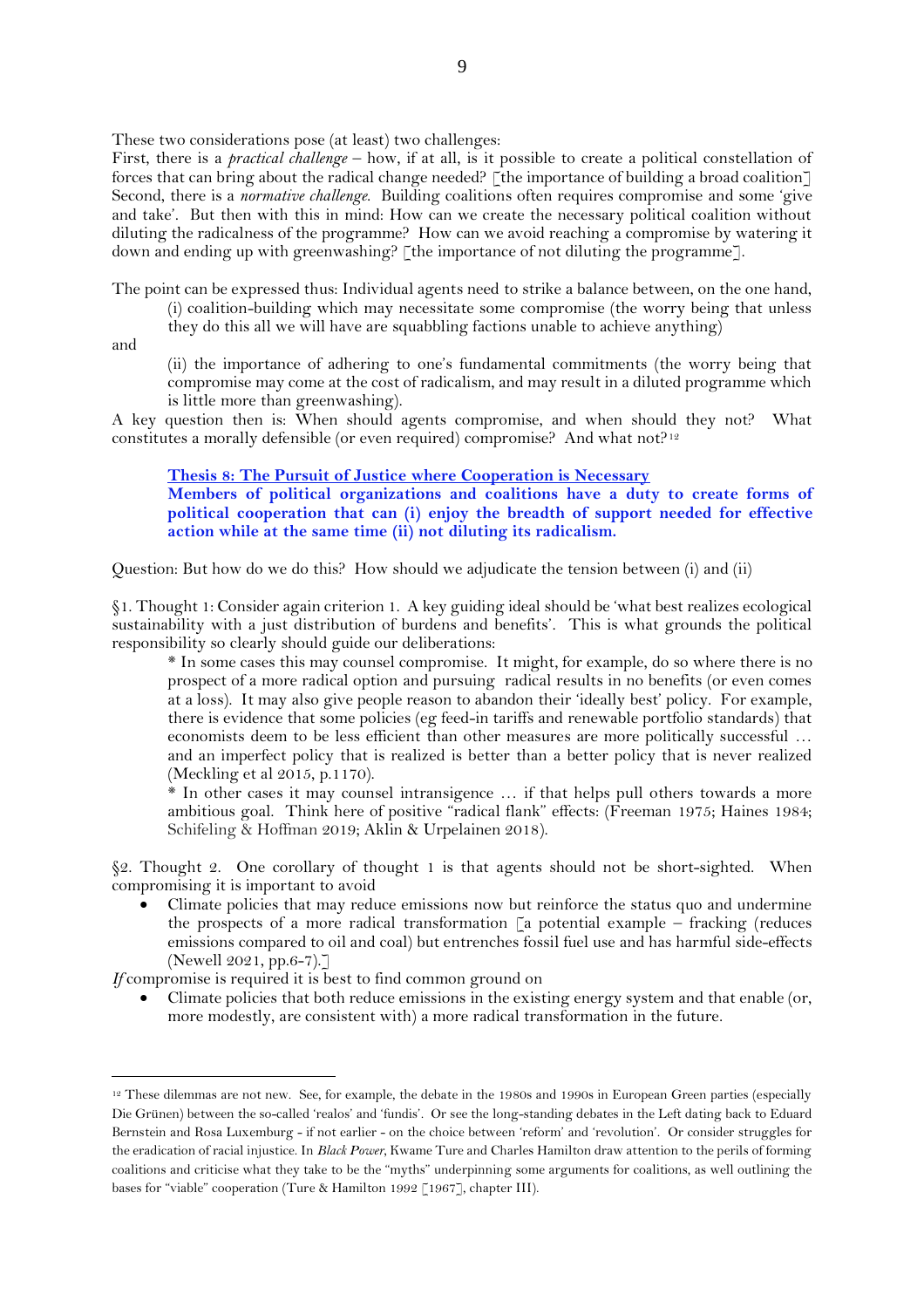This builds on, but revises, André Gorz's analysis of "non-reformist reforms" (Gorz 1964, p.12). Reformist-reforms operate within the logic of the status quo and militate against more radical reforms. Non-reformist reforms are reforms that facilitate more radical transformation.

§3. Thought 3. It is worth noting that 'working in concert' does not mean 'having a united programme with total agreement on all aspects of what should be done'. In practice cooperation often takes the form of what have been termed 'advocacy networks' – loose coalitions of separate organizations (Keck & Sikkink 1998). <sup>13</sup> This enables the possibility of cooperation/working together on the one hand and staying true to their commitments on the other.<sup>14</sup>

§4. Thought 4. It is also important to note that forming a coalition need not generate a pressure to 'water down' proposals. Groups that disagree on the kinds of issues identified above can still agree on many things

- (i) the importance of not building new coal mines
- (ii) the need to eliminate fossil fuel subsidies,
- (iii) ceasing oil exploration,
- (iv) improved insulation,
- $(v)$  electrification
- (vi) eliminating harmful transport and cooking emissions … air pollution

Groups can also converge on radical action (blocking a pipeline) for a variety of different reasons.

Central Point: there's a duty to work in concert, and, working in concert in turn generates further normative demands

- (a) representativeness and inclusive coalition formation
- (b) negotiating the need for a broad coalition without compromising a radical agenda.

Why does all this matter?

Answer: you and I and others need to be able to identify the **content** of climate political responsibilities (Q1) and knowing the content requires knowing this.

# **XI: Concluding Comment**

Discussions of climate justice frequently discuss 'what ought to be done' but often shy away from discussing who should bring it about and how. But, who has what political responsibilities to bring about the radical transformation that is required? In this talk I have sketched some answers and, in doing so, I have made a plea for a much closer engagement with the social scientific literature on the politics of climate change.

More fully, I have

- outlined how one can identify the **content** of climate political responsibilities (Thesis 1) followed by Theses 6, 7 and 8)
- set out **who** should discharge **which** responsibilities (Theses 2 and 3) and noted that the duties will vary depending on the capacities and constraints facing agents (Thesis 4)
- set out how concerns about fairness can be included (Thesis  $5$ ).

<sup>13</sup> Some distinguish between 'transnational networks', 'transnational coalitions' and 'transnational movements': Smith (2008, p.117ff).

<sup>14</sup> Note, there's a related dilemma

**Thesis 9: Those committed to a just and sustainable world have to determine with whom to cooperate. On the one hand, [a], there are reasons to work with people right across the political spectrum [effectiveness]**

**On the other hand, [b] there are reasons to draw a line and not work with adherents to some political perspectives [no compromising the values of freedom, equality and democracy].**

The issue: Are there political perspectives with whom one should not form a shared platform? Someone might think that no one should be excluded. I disagree, but won't pursue that here.